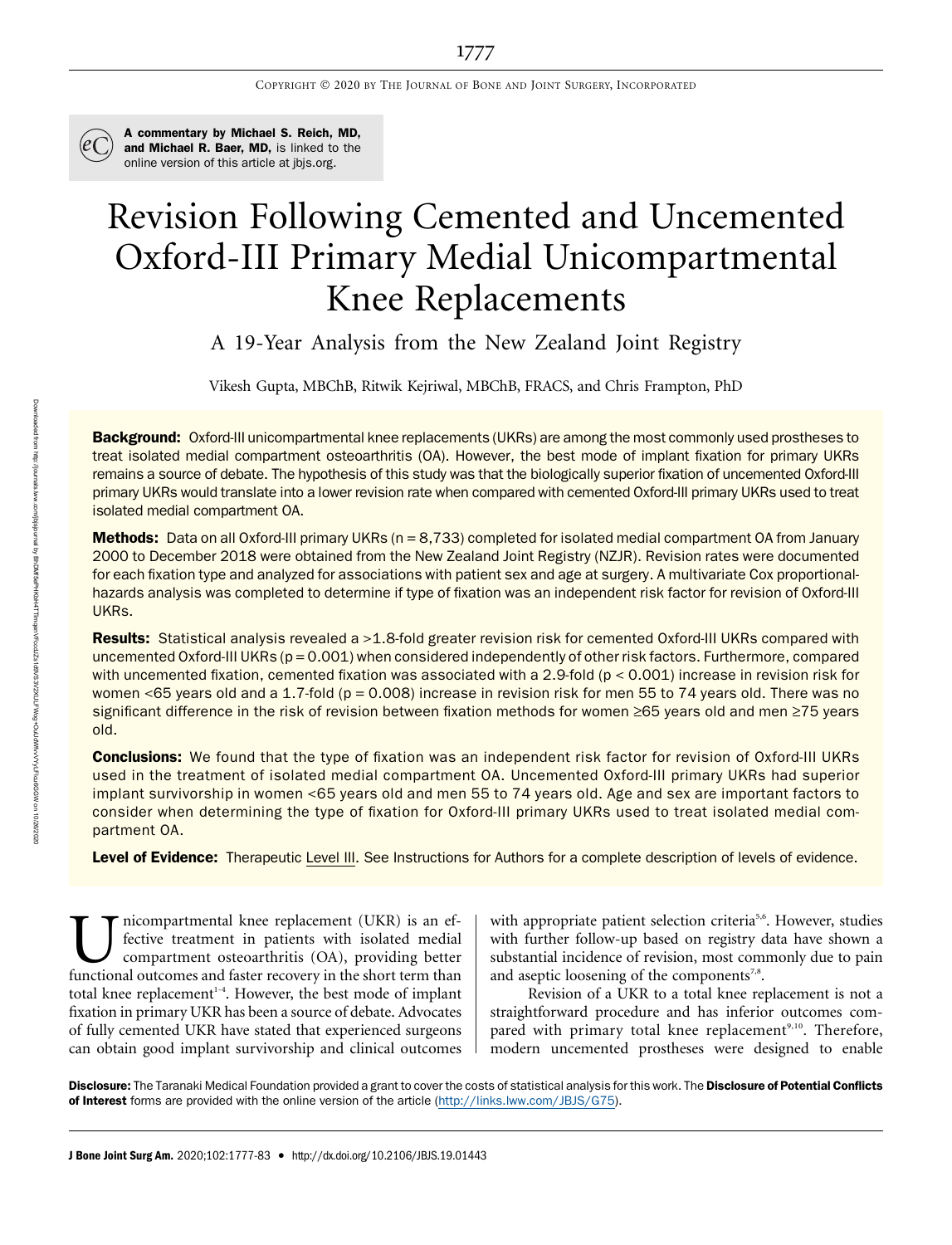REVISION FOLLOWING CEMENTED AND UNCEMENTED OXFORD -III UNICOMPARTMENTAL KNEE REPLACEMENTS

## osseointegration into the porous hydroxyapatite coating on the components in an attempt to limit the failure seen with cemented components. The uncemented Oxford-III UKR (Biomet UK) has entered clinical practice in some centers, with results showing biologically superior fixation with fewer radiolucencies compared with the cemented Oxford UKR (Biomet UK)<sup>11-14</sup>. In addition, uncemented Oxford-III UKRs require a shorter operating time and there is no risk of cementation errors, which can lead to pain secondary to impingement and

Recent examination of national joint registries indicated that uncemented and cemented Oxford-III UKRs are among the most commonly used prostheses to treat isolated medial compartment OA<sup>17,18</sup>. The designs of the cemented and uncemented Oxford-III UKRs are essentially the same, with both having a fully congruent mobile bearing. Despite this, the medium to long-term revision rates have been higher for the cemented Oxford-III UKR<sup>17-19</sup>. Nonetheless, the majority of Oxford-III UKRs recorded in New Zealand have cemented fixation<sup>17</sup>.

accelerated wear<sup>15,16</sup>.

In a previous New Zealand Joint Registry (NZJR) analysis, Nugent et al.<sup>20</sup> compared revision rates among different methods of fixation of total knee joint replacements. We utilized a similar method to compare the rates of revision of fully cemented and uncemented Oxford-III primary UKRs performed for isolated medial compartments OA. The hypothesis of this study was that the biologically superior fixation of uncemented Oxford-III UKRs would translate into a lower revision rate when compared with cemented Oxford-III UKRs.

### Materials and Methods

In this study, we retrospectively analyzed Oxford-III primary<br>UKRs completed for isolated medial compartment OA that  $\blacksquare$  n this study, we retrospectively analyzed Oxford-III primary had been entered into the NZJR from January 2000 to December 2018. Regular audit has shown a capture rate of  $>95\%$  from all hospitals that undertake joint replacement<sup>17</sup>. The UKRs were separated into 2 cohorts: cementless tibial and femoral components (uncemented group) and cemented tibial and femoral components (cemented group). Any patient who had had previous surgery on the index knee was excluded.

Patient-specific factors collected included sex, age at procedure, American Society of Anesthesiologists (ASA) physical status classification, and body mass index (BMI). ASA data have been recorded by the NZJR only since 2005 and BMI data, since 2010; thus, the sample sizes for comparisons including these data are reduced. Additionally, the mean yearly number of UKRs performed by the operating surgeon at the time of the index surgery was obtained as a surrogate for surgeon experience.

Revision was defined as a reoperation for any reason with the change of at least 1 component. The number of revisions for each group was obtained from the registry and used to calculate the overall rate of revision. This was expressed as the rate per 100 component years and was equivalent to the yearly rate of revision expressed as a percentage. The number of observed component years was defined as the sum of the number of years that each component had been in place. The revision rate per 100 component years is derived by dividing the number of prostheses revised by the observed component years multiplied by 100. This method accounts

|               | Uncemented ( $N = 4,166$ ) | P Value       |
|---------------|----------------------------|---------------|
|               |                            | $< 0.001*$    |
| 2,254 (49.4%) | 1,744 (41.9%)              |               |
| 2,313 (50.6%) | 2,422 (58.1%)              |               |
| 65.8(9.5)     | 65.1(9.5)                  | $< 0.001*$    |
|               |                            | $0.0049*$     |
| 509 (18.8%)   | 805 (19.4%)                |               |
| 1,790 (66.2%) | 2,606 (62.9%)              |               |
| 403 (14.9%)   | 732 (17.7%)                |               |
|               |                            | $< 0.001*$    |
| 202 (18.1%)   | 396 (12.0%)                |               |
| 456 (41.0%)   | 1,265 (38.4%)              |               |
| 418 (37.6%)   | 1,492 (45.3%)              |               |
| 37 (3.3%)     | 137 (4.2%)                 |               |
|               |                            | $< 0.001*$    |
| 2,861 (62.6%) | 799 (19.2%)                |               |
| 1,179 (25.8%) | 1,649 (39.6%)              |               |
|               | 527 (11.5%)                | 1,718 (41.2%) |

\*Significant at the 0.05 level. †ASA data missing for some patients as this variable has been recorded in the NZJR only since 2005. ‡BMI data missing for some patients as this variable has been recorded in the NZJR only since 2010.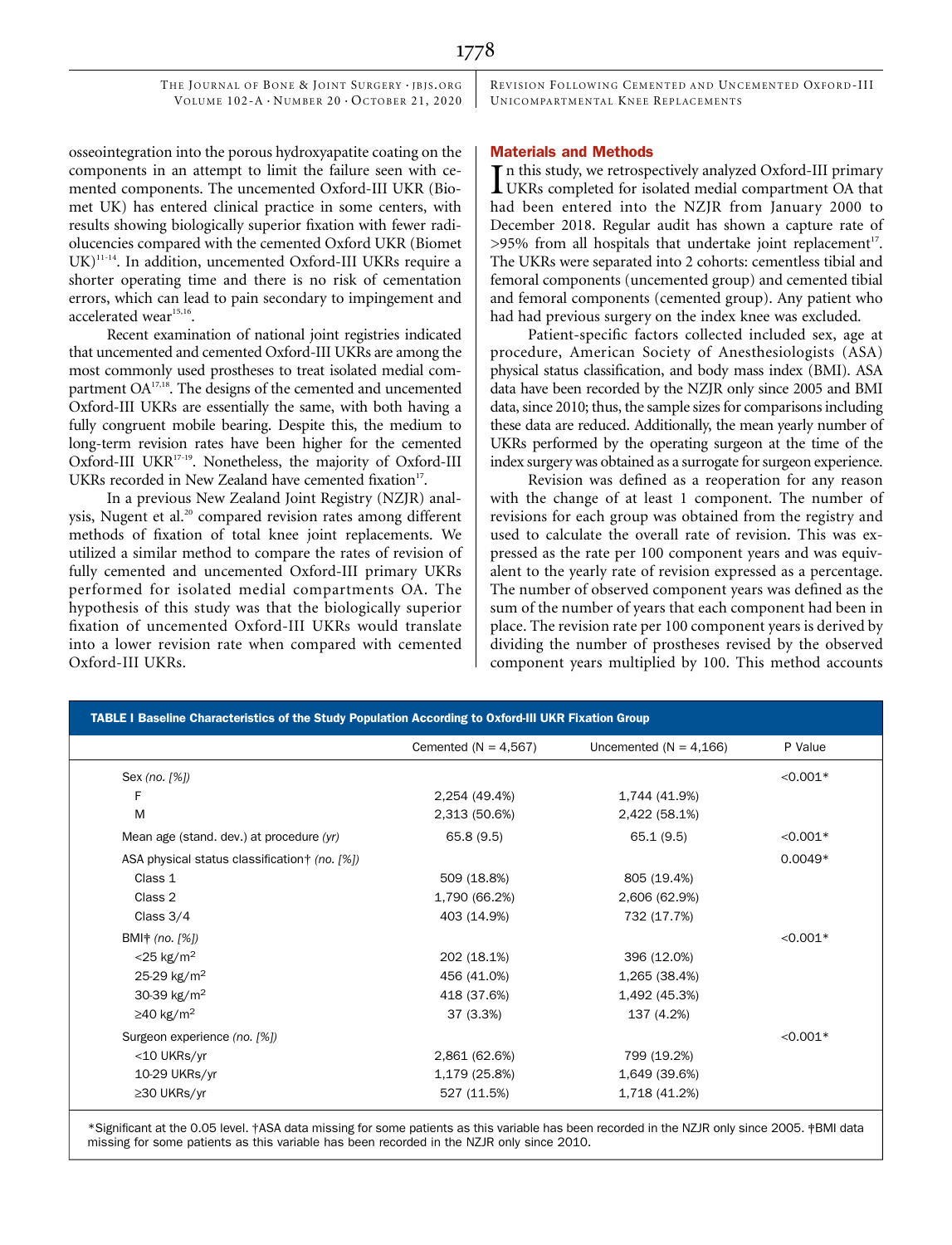REVISION FOLLOWING CEMENTED AND UNCEMENTED OXFORD -III UNICOMPARTMENTAL KNEE REPLACEMENTS

|                     | Cemented                               |                                         |                                          | Uncemented                                |                        |                                   |
|---------------------|----------------------------------------|-----------------------------------------|------------------------------------------|-------------------------------------------|------------------------|-----------------------------------|
| Reason for Revision | No. (% of Revised<br>Cemented<br>UKRs) | % of Primary<br>Cemented<br><b>UKRs</b> | No. (% of Revised<br>Uncemented<br>UKRs) | % of Primary<br>Uncemented<br><b>UKRs</b> | P Value                | Total No. (% of<br>All Revisions) |
| Pain                | 174 (29.5%)                            | 3.8%                                    | 21 (17.4%)                               | 0.5%                                      | $0.006\dagger$         | 195 (27.4%)                       |
| Loosening           |                                        |                                         |                                          |                                           |                        |                                   |
| Femoral             | 79 (13.4%)                             | 1.7%                                    | 2(1.7%)                                  | 0.05%                                     | $< 0.001$ <sup>+</sup> | 81 (11.4%)                        |
| Tibial              | 91 (15.4%)                             | 2.0%                                    | 15 (12.4%)                               | 0.4%                                      | 0.394                  | 106 (14.9%)                       |
| Deep infection      | 18 (3.1%)                              | 0.4%                                    | 6(5.0%)                                  | 0.1%                                      | 0.274                  | 24 (3.4%)                         |
| Fracture            |                                        |                                         |                                          |                                           |                        |                                   |
| Femoral             | $1(0.2\%)$                             | 0.02%                                   | 2(1.7%)                                  | 0.05%                                     | 0.077                  | $3(0.4\%)$                        |
| Tibial              | $6(1.0\%)$                             | 0.1%                                    | 6(5.0%)                                  | 0.1%                                      | $0.008+$               | 12 (1.7%)                         |
| Other               | 236 (40.0%)                            | 5.2%                                    | 74 (61.2%)                               | 1.8%                                      |                        | 310 (43.6%)                       |
| Total*              | 590                                    | 12.9%                                   | 121                                      | 2.9%                                      |                        | 711                               |

for the number of years of postoperative follow-up when calculating the rates for comparison. These revision rates were compared between the cemented and uncemented groups. A survival curve was constructed with revision for any reason as the end point. The association between the sex and age of the patient at the time of the operation and the rate of revision was also determined for each analysis. In addition, the reasons for revision were examined and compared between fixation groups.

## Statistical Analyses

Baseline covariates were compared between cohorts using an independent t test for continuous variables and a chi-square test for categorical variables. The rates of revision were calculated as the number of revisions per 100 component years. The 95% confidence intervals (CIs) for these rates were calculated using the standard Poisson approximation. Comparisons of these rates among patient groups were undertaken using the log-rank test. A Kaplan-Meier curve was generated to show cumulative revision-free rates over time. Patients who died during the follow-up period were considered to be censored in the construction of the Kaplan-Meier curve. Multivariate Cox proportional-hazards analysis was used to assess the independent relationship between fixation group and Oxford-III-prosthesis survivorship, with all-cause revision as the end point. This analysis was adjusted for confounding variables, including sex, age at procedure, ASA physical status classification, BMI, and surgeon experience expressed as the mean number of UKRs performed annually. A 2-tailed  $p$  value of  $\leq 0.05$  was considered to indicate significance.

#### Results

 $A$  total of 8,733 Oxford-III UKRs performed for isolated medial compartment OA were identified from the NZJR

from January 2000 to December 2018. There were 4,567 UKRs with cemented fixation and 4,166 UKRs with uncemented fixation. A total of 711 revisions were performed. Baseline characteristics of the study population are displayed in Table I. The mean duration of follow-up was 9.2 years (range, 0.02 to 18.9 years) for cemented UKRs and 4.1 years (range, 0.01 to 13.7 years) for uncemented UKRs.

Table II shows the reasons for revision in each fixation group. Of note, a significantly greater proportion of the revisions in the cemented group compared with the uncemented group were due to pain (29.5% compared with 17.4%,  $p =$ 0.006) and aseptic loosening of the femoral component (13.4% compared with  $1.7\%$ ,  $p < 0.001$ ). Conversely, the percentage of revisions due to periprosthetic fracture of the tibia was significantly higher in the uncemented fixation cohort (1.0% in the cemented group compared with 5.0% in the uncemented group,  $p = 0.008$ ). Differences between groups did not reach significance for any other reason for revision.

The revision rates for each Oxford-III fixation group are shown in Table III. Overall, the risk of revision was approximately double (chi-square test,  $p < 0.001$ ) in the cemented

| <b>TABLE III Number of Oxford-III UKRs Revised According to Type</b><br>of Fixation |                   |                |                                                                |  |
|-------------------------------------------------------------------------------------|-------------------|----------------|----------------------------------------------------------------|--|
| <b>Type of Fixation</b>                                                             | No.<br>Registered | No.<br>Revised | <b>Revision Rate</b><br>Per 100<br>Component<br>Years (95% CI) |  |
| Cemented<br>Uncemented                                                              | 4.567<br>4.166    | 590<br>121     | $1.40(1.29-1.52)$<br>$0.71(0.59-0.85)$ *                       |  |
| *Significant at the 0.05 level.                                                     |                   |                |                                                                |  |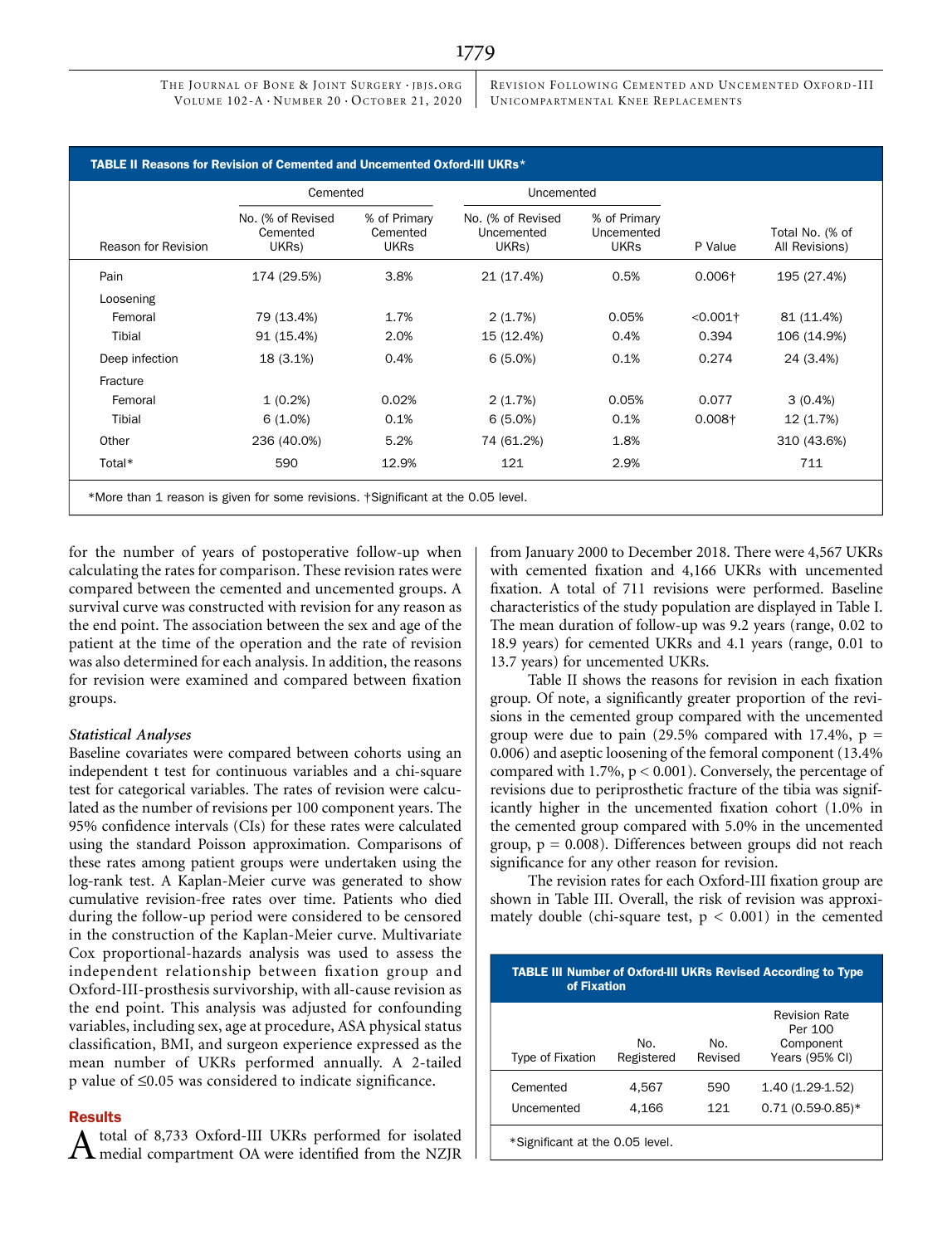

Kaplan-Meier curves for the Oxford-III cemented UKR versus the Oxford-III uncemented UKR, with revision for any cause as the end point.

Fig. 1

group compared with the uncemented group. Kaplan-Meier estimates of the revision-free rates over time showed a lower rate of revision in the uncemented group (Fig. 1). When considered independently of confounding variables in the multivariate Cox model (Table IV), the risk of revision was  $>1.8$ -fold (hazard ratio [HR] = 1.82, 95% CI = 1.27 to 2.60, p = 0.001) higher in the cemented cohort compared with the uncemented cohort. Other significant risk factors for revision of Oxford-III UKRs were an age of <55 years at the time of the procedure (HR = 2.06, 95% CI = 1.16 to 3.66, p = 0.014) and surgeon experience measured as UKRs performed annually  $(<10$  UKRs: HR = 2.09, 95% CI = 1.33 to 3.28, p = 0.001; 10 to 29 UKRs: HR = 1.62, 95% CI = 1.05 to 2.50,  $p = 0.029$ ) when the analysis was adjusted for confounding factors.

After adjustment for surgeon experience, the rate of revision in each fixation group was calculated for males and females within 4 age groups (Table V):  $<$  55 years, 55 to 64 years, 65 to 74 years, and  $\geq$ 75 years. For females below the age of 65 years, the risk of revision of cemented UKRs was 2.9-fold higher ( $p < 0.001$ ) compared with uncemented fixation. There was no significant difference in the rates of revision between cemented and uncemented fixation in females  $\geq 65$  years of age.

For males 55 to 74 years of age, the risk of revision of cemented UKRs was 1.7-fold higher ( $p = 0.008$ ) compared with uncemented fixation. There was no significant difference in the revision rate between the 2 fixation groups for males <55 years old or those  $\geq 75$  years old.

REVISION FOLLOWING CEMENTED AND UNCEMENTED OXFORD -III UNICOMPARTMENTAL KNEE REPLACEMENTS

### **Discussion**

The overall rate of revision of Oxford-III UKRs for treat-<br>ment of isolated medial compartment OA registered in the NZJR was low for both the cemented and the uncemented fixation group (Table III). This result is comparable with those in available reports<sup>17-19,21</sup>. Multivariate analysis indicated that the type of fixation is an independent risk factor for revision. When the type of fixation was stratified by the sex and age of the patient at the time of the procedure, the risk of revision following cemented fixation was 2.9-fold higher than that following uncemented fixation in females <65 years old and 1.7-fold higher in males 55 to 74 years old. This result confirms the findings of recent studies of registry data $17-19$  and supports the initial hypothesis.

The primary reason for the above results is likely the superior biological fixation of uncemented UKRs<sup>11-14</sup> resulting in a reduced rate of aseptic component loosening. Radiolucent lines are a more common phenomenon in cemented UKRs<sup>22,23</sup>, and represent a radiographic manifestation of the cement layer. There is considerable difficulty in determining whether radiolucent lines are physiological or indicative of aseptic loosening, which is commonly seen in cemented UKRs due to the cement layer<sup>24</sup>. Therefore, if a patient develops anteromedial pain and radiolucency, this may lead to an unnecessary revision

#### TABLE IV Multivariate Cox Proportional-Hazards Analysis of All-Cause Revision of Oxford-III UKRs

|                                                               | HR (95% CI)        | P Value  |
|---------------------------------------------------------------|--------------------|----------|
| Sex (reference: male)                                         | $1.20(0.87-1.65)$  | 0.264    |
| Age at procedure<br>(reference: ≥75 yr)                       |                    |          |
| $<$ 55 yr                                                     | 2.06 (1.16-3.66)   | $0.014*$ |
| 55-64 yr                                                      | 1.30 (0.78-2.17)   | 0.309    |
| 65-74 yr                                                      | 1.17 (0.71-1.93)   | 0.537    |
| ASA physical status<br>classification<br>(reference: Class 1) |                    |          |
| Class <sub>2</sub>                                            | $0.80(0.53-1.19)$  | 0.272    |
| Class 3/4                                                     | 1.13 (0.66-1.94)   | 0.665    |
| BMI (reference: $<$ 25 kg/m <sup>2</sup> )                    |                    |          |
| 25-29 kg/m <sup>2</sup>                                       | 1.11 (0.68-1.82)   | 0.670    |
| 30-39 kg/m <sup>2</sup>                                       | 1.02 (0.62-1.68)   | 0.954    |
| $\geq$ 40 kg/m <sup>2</sup>                                   | $0.60(0.198-1.79)$ | 0.356    |
| Type of fixation (reference:<br>uncemented)                   |                    |          |
| Cemented                                                      | 1.82 (1.27-2.60)   | $0.001*$ |
| Surgeon experience:<br>(reference: ≥30 UKRs/yr)               |                    |          |
| <10 UKRs/yr                                                   | 2.09 (1.33-3.28)   | $0.001*$ |
| 10-29 UKRs/yr                                                 | 1.62 (1.05-2.50)   | $0.029*$ |
|                                                               |                    |          |

\*Significant at the 0.05 level.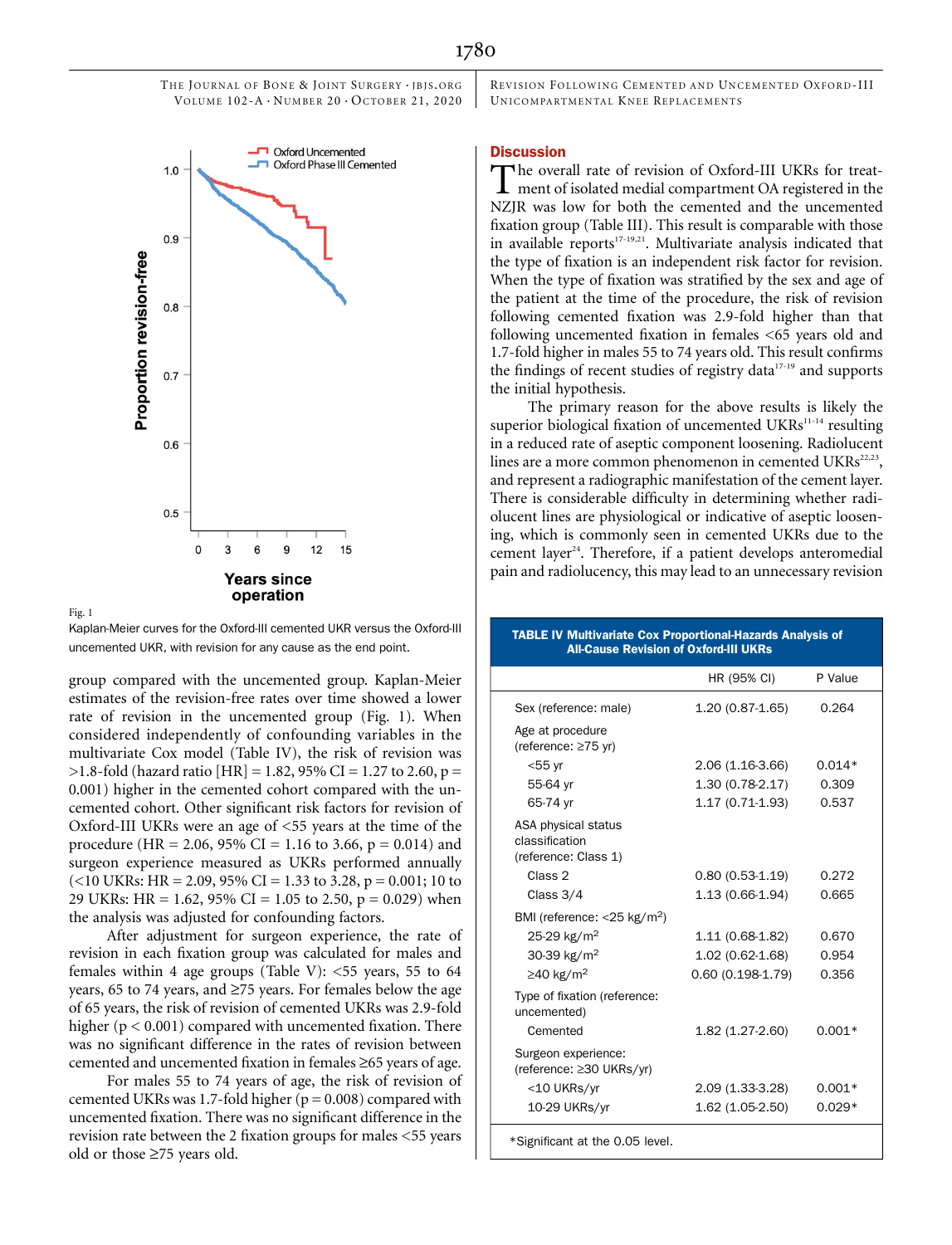REVISION FOLLOWING CEMENTED AND UNCEMENTED OXFORD -III UNICOMPARTMENTAL KNEE REPLACEMENTS

| Age, Sex, Fixation | No. Registered | No. Revised | Revision Rate per 100 Component Years<br>(95% CI) |
|--------------------|----------------|-------------|---------------------------------------------------|
| $<$ 55 yr, F       |                |             |                                                   |
| Cemented           | 317            | 79          | 2.67 (2.10-3.30)                                  |
| Uncemented         | 298            | 6           | $0.48(0.15-0.98)*$                                |
| $<$ 55 yr, M       |                |             |                                                   |
| Cemented           | 224            | 43          | 2.08 (1.50-2.80)                                  |
| Uncemented         | 282            | 19          | 1.59 (0.96-2.49)                                  |
| 55-64 yr, F        |                |             |                                                   |
| Cemented           | 734            | 127         | $1.81(1.51-2.15)$                                 |
| Uncemented         | 575            | 16          | $0.62(0.36 - 1.01)*$                              |
| 55-64 yr, M        |                |             |                                                   |
| Cemented           | 834            | 125         | $1.51(1.26-1.80)$                                 |
| Uncemented         | 852            | 24          | $0.70(0.45-1.04)$ *                               |
| 65-74 yr, F        |                |             |                                                   |
| Cemented           | 698            | 76          | $1.13(0.88-1.41)$                                 |
| Uncemented         | 580            | 17          | $0.73(0.41-1.14)$                                 |
| 65-74 yr, M        |                |             |                                                   |
| Cemented           | 833            | 79          | $1.01(0.79-1.25)$                                 |
| Uncemented         | 858            | 19          | $0.54(0.33-0.85)*$                                |
| $\geq$ 75 yr, F    |                |             |                                                   |
| Cemented           | 505            | 39          | $0.98(0.70-1.34)$                                 |
| Uncemented         | 291            | 12          | $0.98(0.51-1.72)$                                 |
| $\geq$ 75 yr, M    |                |             |                                                   |
| Cemented           | 422            | 22          | $0.69(0.42-1.02)$                                 |
| Uncemented         | 430            | 8           | $0.54(0.23-1.06)$                                 |

procedure, as the radiolucency may not be the source of pain<sup>25</sup>. Liddle et al.<sup>26</sup> showed that anteromedial pain often resolves spontaneously in the first postoperative year as a result of bone remodeling. Abolishing the cement layer also reduces the number of potential interfaces that can fail, thereby decreasing the rate of aseptic loosening of components<sup>11-14</sup>. Finally, technical errors in cementation, such as inadequate cementation, presence of loose fragments, or cement extrusion, can cause pain secondary to impingement<sup>15,16</sup> and an elevated rate of aseptic loosening of components<sup>27</sup>, both of which may lead to subsequent revisions. Higher rates of technical errors in cementation and/or misinterpretation of radiolucent lines are more likely to occur and lead to revision after procedures performed by low-volume surgeons<sup>28</sup>, such as those performing most Oxford-III cemented UKRs in New Zealand (Table I). This is evidenced by the significantly greater percentage of revisions attributed to pain and aseptic loosening of the femoral component in the cemented Oxford-III UKR cohort (Table II).

Notably, there was no difference in the revision rate between cemented and uncemented fixation in females  $\geq 65$  years old and males  $\geq$ 75 years old. This finding is consistent with total hip and knee replacement registry data from New Zealand $20,29$ . The association of impaired angiogenesis with osteoporosis in elderly individuals reduces the biomaterial osseointegration of the prosthesis, leading to poor-quality uncemented fixation<sup>30</sup>. Furthermore, introduction of uncemented components requires substantial impaction,

| <b>TABLE VI Comparison of Percentages of Oxford-III Cemented</b><br>and Uncemented UKRs in Different National Joint<br><b>Registries</b> |            |            |  |  |
|------------------------------------------------------------------------------------------------------------------------------------------|------------|------------|--|--|
|                                                                                                                                          | Percentage |            |  |  |
| National Joint Registry                                                                                                                  | Cemented   | Uncemented |  |  |
| New Zealand                                                                                                                              | 52.3       | 47.7       |  |  |
| Australia                                                                                                                                | 71.7       | 28.3       |  |  |
| Norway                                                                                                                                   | 70.5       | 29.5       |  |  |
| England, Wales, Northern<br>Ireland and the Isle of Man                                                                                  | 76.0       | 24.0       |  |  |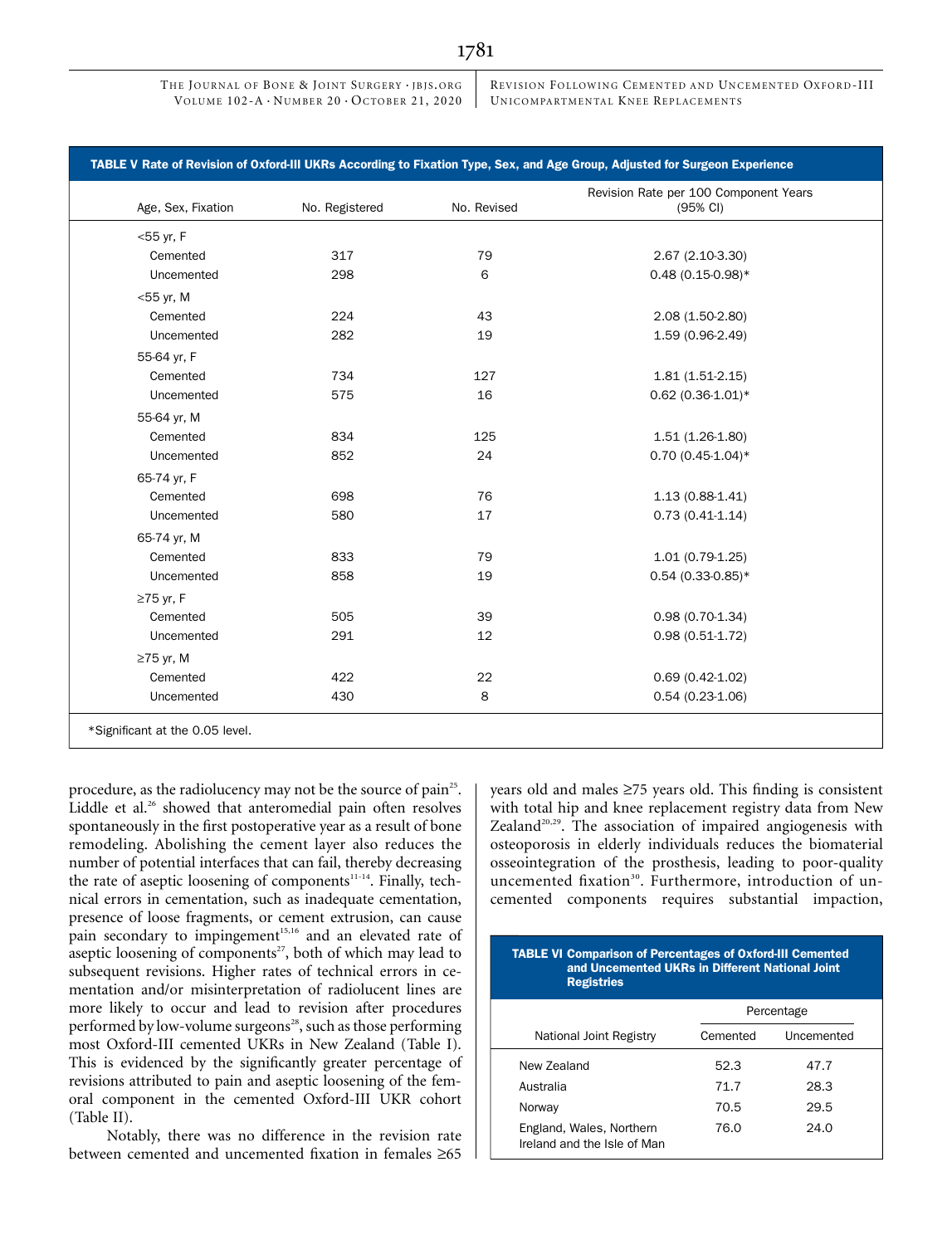REVISION FOLLOWING CEMENTED AND UNCEMENTED OXFORD -III UNICOMPARTMENTAL KNEE REPLACEMENTS

increasing the risk of periprosthetic fracture in osteoporotic elderly patients with softer, poorer-quality bone<sup>11,31</sup>. Additionally, Seeger et al.<sup>32</sup> demonstrated a lower load to fracture during implantation of the tibial component in UKRs with uncemented fixation compared with cemented fixation. These factors may explain the significantly increased proportion of revisions due to periprosthetic tibial fractures in the uncemented Oxford-III UKR group in our study (Table II) and explain the similar overall revision rates of uncemented and cemented Oxford-III UKR prostheses in the elderly population.

A criticism of registries is that the orthopaedic practice within a catchment area may be skewed toward one procedure. This was demonstrated in other national joint registries, such as the Australian Orthopaedic Association National Joint Replacement Registry<sup>18</sup>, the National Joint Registry for England, Wales, Northern Ireland and the Isle of Man<sup>19</sup>, and the Norwegian Arthroplasty Register<sup>21</sup>, which are skewed toward cemented fixation of UKRs. In contrast, the distribution of cemented and uncemented UKRs is relatively balanced in the  $NZJR<sup>17</sup>$  (Table VI). Furthermore, the NZJR prospectively collects data, with regular auditing confirming a capture rate of >95% from all hospitals that undertake joint replacement<sup>17</sup>. Finally, our analysis accounted for confounding variables, including sex<sup>33,34</sup>, age at the procedure<sup>33,34</sup>, ASA physical status classification<sup>35</sup>, BMI<sup>36,37</sup>, and surgeon experience<sup>28,35</sup>. Although these variables were analyzed, commentary on their effect on UKR revision rates is outside the scope of the current study. The balanced distribution of fixation techniques for UKRs, high capture rate of prospectively collected data, and consideration of confounding variables strengthen the validity of this study.

This study has limitations. NZJR data and the specifics of our revision analysis may not be transferable to other countries with different reporting methodologies. Also, all-cause revision

was the primary end point of the present study; however, not all patients who have problems following UKR undergo revision. Future correlation with patient-reported outcome measures may help to identify additional differences in some of these factors.

In conclusion, after adjustment for confounding variables, we found that the type of fixation was an independent risk factor for revision of Oxford-III primary UKRs used for the treatment of isolated medial compartment OA. Uncemented fixation of Oxford-III primary UKRs resulted in superior implant survivorship in females younger than 65 years and males 55 to 74 years of age. Therefore, age and sex are important factors to consider when determining the type of fixation for Oxford-III primary UKRs used to treat isolated medial compartment OA.  $\blacksquare$ 

NOTE: The authors thank the New Zealand Joint Registry as the source of data for this publication.

Vikesh Gupta, MBChB<sup>1</sup> Ritwik Kejriwal, MBChB, FRACS<sup>2</sup> Chris Frampton, PhD<sup>3</sup>

1 Department of Orthopaedic Surgery, Whangarei Base Hospital, Whangarei, New Zealand

2 Department of Orthopaedic Surgery, Taranaki Base Hospital, New Plymouth, New Zealand

<sup>3</sup>Department of Medicine, The University of Otago, Christchurch, New Zealand

Email address for V. Gupta: [vikeshgupta@xtra.co.nz](mailto:vikeshgupta@xtra.co.nz)

ORCID iD for V. Gupta: [0000-0002-6484-2296](http://orcid.org/0000-0002-6484-2296) ORCID iD for R. Kejriwal: [0000-0001-8771-429X](http://orcid.org/0000-0001-8771-429X) ORCID iD for C. Frampton: [0000-0003-0603-5661](http://orcid.org/0000-0003-0603-5661)

#### **References**

1. Price AJ, Webb J, Topf H, Dodd CA, Goodfellow JW, Murray DW; Oxford Hip and Knee Group. Rapid recovery after Oxford unicompartmental arthroplasty through a short incision. J Arthroplasty. 2001 Dec;16(8):970-6.

2. Reilly KA, Beard DJ, Barker KL, Dodd CA, Price AJ, Murray DW. Efficacy of an accelerated recovery protocol for Oxford unicompartmental knee arthroplasty—a randomised controlled trial. Knee. 2005 Oct;12(5):351-7.

3. Kort NP, van Raay JJ, Cheung J, Jolink C, Deutman R. Analysis of Oxford medial unicompartmental knee replacement using the minimally invasive technique in patients aged 60 and above: an independent prospective series. Knee Surg Sports Traumatol Arthrosc. 2007 Nov;15(11):1331-4. Epub 2007 Aug 8.

4. Rees JL, Price AJ, Beard DJ, Dodd CA, Murray DW. Minimally invasive Oxford unicompartmental knee arthroplasty: functional results at 1 year and the effect of surgical inexperience. Knee. 2004 Oct;11(5):363-7.

5. Price AJ, Waite JC, Svard U. Long-term clinical results of the medial Oxford unicompartmental knee arthroplasty. Clin Orthop Relat Res. 2005 Jun;435:171-80. 6. Murray DW, Goodfellow JW, O'Connor JJ. The Oxford medial unicompartmental arthroplasty: a ten-year survival study. J Bone Joint Surg Br. 1998 Nov;80(6): 983-9.

7. Gioe TJ, Killeen KK, Hoeffel DP, Bert JM, Comfort TK, Scheltema K, Mehle S, Grimm K. Analysis of unicompartmental knee arthroplasty in a community-based implant registry. Clin Orthop Relat Res. 2003 Nov;416:111-9.

8. Furnes O, Espehaug B, Lie SA, Vollset SE, Engesaeter LB, Havelin LI. Failure mechanisms after unicompartmental and tricompartmental primary knee replacement with cement. J Bone Joint Surg Am. 2007 Mar;89(3):519-25.

9. Pearse AJ, Hooper GJ, Rothwell A, Frampton C. Survival and functional outcome after revision of a unicompartmental to a total knee replacement: the New Zealand National Joint Registry. J Bone Joint Surg Br. 2010 Apr;92(4):508-12.

10. Wynn Jones H, Chan W, Harrison T, Smith TO, Masonda P, Walton NP. Revision of medial Oxford unicompartmental knee replacement to a total knee replacement: similar to a primary? Knee. 2012 Aug;19(4):339-43. Epub 2011 Apr 29.

11. Pandit H, Jenkins C, Beard DJ, Gallagher J, Price AJ, Dodd CA, Goodfellow JW, Murray DW. Cementless Oxford unicompartmental knee replacement shows reduced radiolucency at one year. J Bone Joint Surg Br. 2009 Feb; 91(2):185-9.

12. Hooper GJ, Maxwell AR, Wilkinson B, Mathew J, Woodfield TB, Penny ID, Burn PJ, Frampton C. The early radiological results of the uncemented Oxford medial compartment knee replacement. J Bone Joint Surg Br. 2012 Mar;94(3):334-8.

13. Kendrick BJ, Kaptein BL, Valstar ER, Gill HS, Jackson WF, Dodd CA, Price AJ, Murray DW. Cemented versus cementless Oxford unicompartmental knee arthroplasty using radiostereometric analysis: a randomised controlled trial. Bone Joint J. 2015 Feb;97-B(2):185-91.

14. Hooper N, Snell D, Hooper G, Maxwell R, Frampton C. The five-year radiological results of the uncemented Oxford medial compartment knee arthroplasty. Bone Joint J. 2015 Oct;97-B(10):1358-63.

15. Akan B, Karaguven D, Guclu B, Yildirim T, Kaya A, Armangil M, Cetin I. Cemented versus uncemented Oxford unicompartmental knee arthroplasty: is there a difference? Adv Orthop. 2013;2013:245915. Epub 2013 Dec 9.